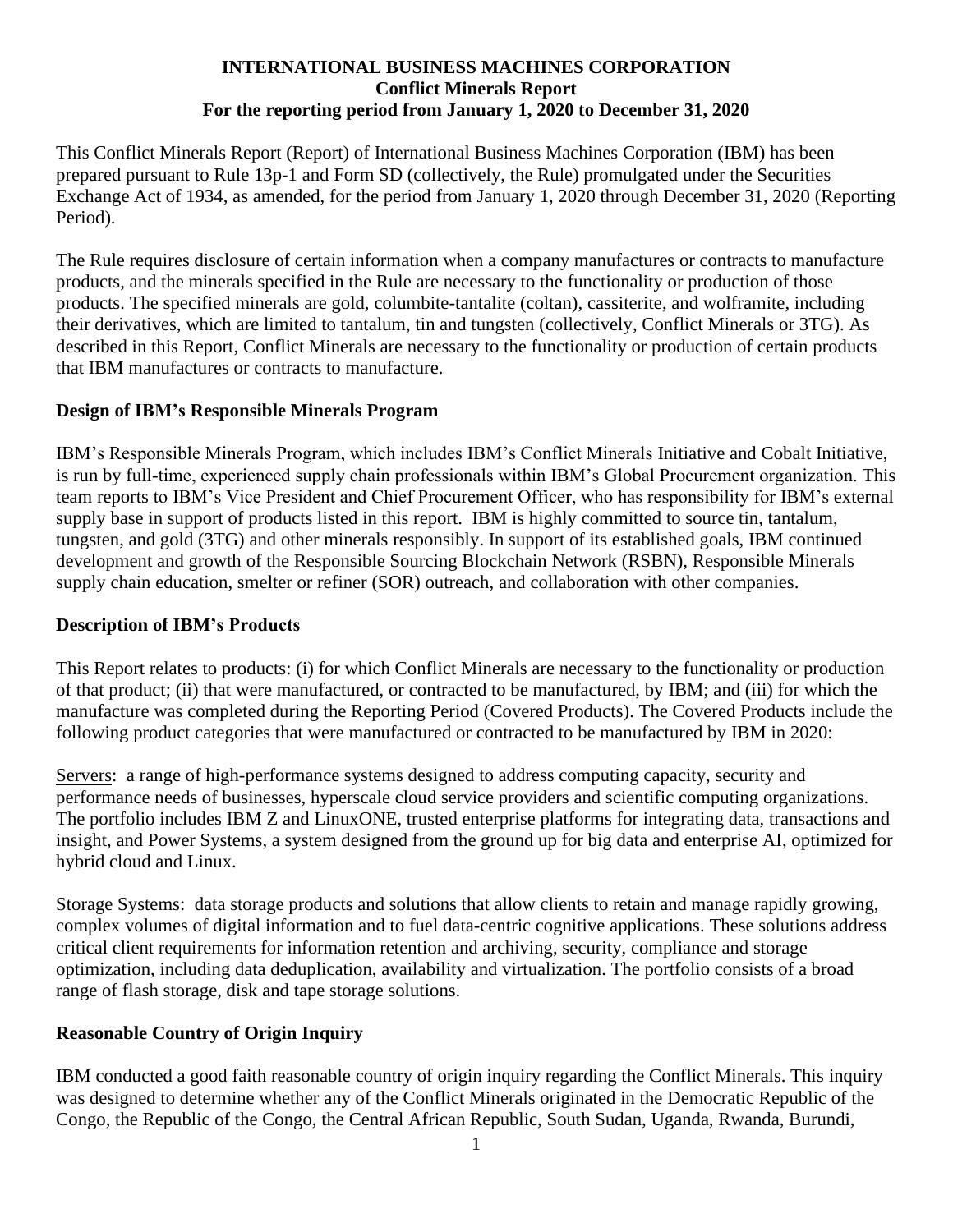Tanzania, Zambia or Angola (collectively, Covered Countries), and whether any of the Conflict Minerals may be from recycled or scrap sources.

# **IBM's Conflict Minerals Due Diligence Design**

IBM's due diligence measures for Conflict Minerals conform in all applicable respects to the framework set forth in the Organization for Economic Co-operation and Development (OECD) Due Diligence Guidance for Responsible Supply Chain of Minerals from Conflict-Affected and High-Risk Areas, including Annex II and the related supplements pertaining to downstream companies (OECD Guidance).

Since IBM is not a direct purchaser of ore or unrefined minerals, it is several tiers "downstream" from the smelters or refiners (SORs) of such minerals. SORs are at the point in the supply chain where ore, concentrates and/or scrap material are converted to a metal. IBM, like many downstream companies, does not have direct business relationships with SORs or visibility to the extraction and movement of Conflict Minerals between SORs and upstream entities. This position increases the difficulty of determining the origin of the Conflict Minerals in the Covered Products and, as a result, IBM relies on established industry processes and information provided from its in-scope direct suppliers.

### **Description of Due Diligence Measures Performed**

IBM upholds a high standard of due diligence to meet legal requirements and internationally accepted standards, with the ultimate goal of establishing and maintaining a responsible supply chain for 3TG. IBM's Responsible Minerals Policy is aligned with the Organisation for Economic Co-operation and Development (OECD) Guidance for Conflict Affected and High-Risk Areas (CAHRAs). As a member of the Responsible Minerals Initiative (RMI), our due diligence process utilizes RMI resources including the Conflict Minerals Reporting Template (CMRT) and the Responsible Minerals Assurance Process (RMAP), augmented by the London Bullion Market Association (LBMA), the Responsible Jewellery Council Chain of Custody Standard (RJC CoC), and the Tungsten Industry – Conflict Minerals Council (Ti-CMC). The RMAP, LBMA, RJC CoC, and Ti-CMC use independent third-party audits to identify SORs that have systems in place to assure focus minerals are sourced responsibly. RMAP, LBMA, RJC CoC, and Ti-CMC are recognized by industry as thirdparty validation schemes.

Below is a description of the due diligence measures performed by IBM for the Reporting Period.

1. OECD Step 1: Establish strong company management systems.

- Positioned the IBM Responsible Minerals team within IBM's Global Procurement organization to implement IBM's 3TG Program.
- The IBM Responsible Minerals team reports to IBM's Chief Procurement Officer and this Report is reviewed by IBM's Senior Vice President of IBM Systems.
- Implemented IBM Responsible Minerals Policy to include 3TG from the Covered Countries and CAHRAs. This policy outlines IBM's dedication to ethical and responsible minerals sourcing due diligence consistent with the OECD Guidance. This policy also emphasizes IBM's expectations with its hardware suppliers for sourcing minerals responsibly. Our policy is publicly available and can be found at https://www.ibm.com/procurement/responsibleminerals
- Assigned Responsible Minerals team members to in-scope suppliers for collaboration, support, and guidance to attain the goals of IBM's Responsible Minerals program.
- Provided an online grievance mechanism for internal and external parties to report concerns regarding Conflict Minerals to IBM's Ombudsman.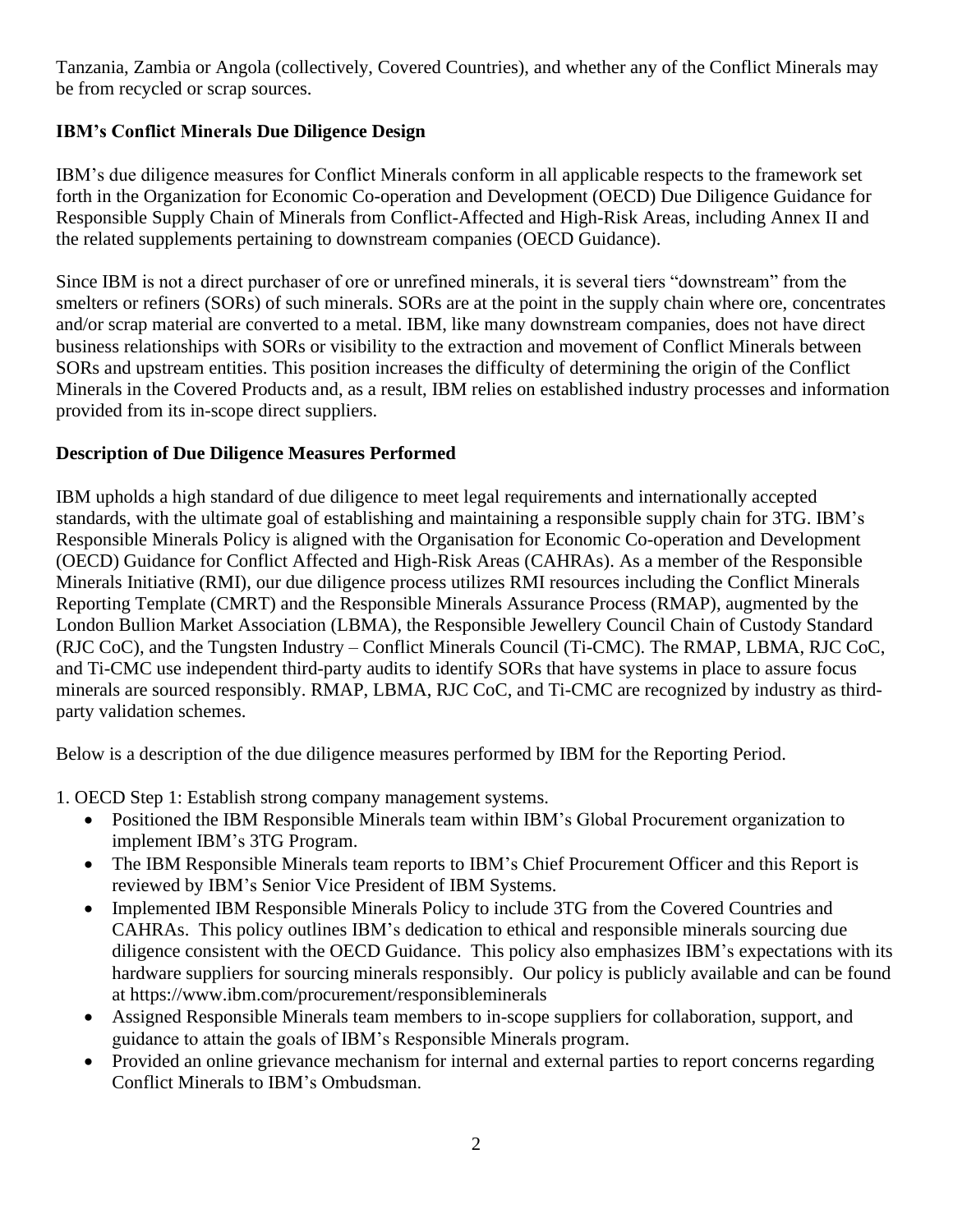• Included Responsible Minerals requirements in standard contract templates: All IBM's hardware suppliers are required to sign a contract agreement to only source minerals responsibly in alignment with IBM's Responsible Minerals Policy.

2. OECD Step 2: Identify and assess risks in the supply chain.

- Requested IBM's in-scope direct suppliers to survey their upstream suppliers twice per year to identify SORs and related Conflict Minerals information through the RMI CMRT.
- Managed collection of CMRTs and tracked status of supplier responses.
- Reviewed the information provided in the CMRTs against IBM's validation criteria and OECD Guidance.
- Analyzed the CMRTs for completeness and accuracy, and, when appropriate, communicated errors and actions required to in-scope direct suppliers.
- Used RMI Compliant Smelter Sourcing Information and other research to ascertain whether any Conflict Minerals in the Covered Products may have originated in the Covered Countries.
- Compared SORs identified by the in-scope direct suppliers against RMI information to determine valid SORs and their RMAP status; also checked the status of SORs against LBMA, RJC CoC, and Ti-CMC information.

3. OECD Step 3: Design and implement strategies to respond to identified risks.

- Reported to IBM's Global Procurement management on topics such as CMRT collection efforts, inscope supplier conflict-free progress, SOR risk mitigation, and driving identified SORs toward RMAP or LBMA, RJC CoC, or Ti-CMC engagement.
- Required our in-scope suppliers to use SORs either actively pursuing or assessed as conformant to the recognized third-party schemes of RMAP, LBMA, RJC CoC, or Ti-CMC. Acceptance was given to SORs meeting IBM's requirements of being a refiner of 100% recycled 3TG material.
- Identified high-risk SORs and required in-scope direct suppliers reporting high-risk SORs to validate whether minerals from the SOR are contained in products provided to IBM. If confirmed that Conflict Minerals from the high-risk SOR were in Covered Products, requested in-scope direct suppliers to transition the SOR from the IBM supply chain.
- Expanded Responsible Minerals education beyond first tier suppliers: In 2020, IBM shared its best practices and hosted three online forums, including a joint forum consisting of multitier suppliers within IBM's supply chain, and participated in multiple third-party forums. We also continued one on one training and joint outreach for new suppliers or personnel.
- Collaborated with select upstream suppliers to address high-risk SORs and their propagation through the IBM supply chain.
- Stayed informed of macro Conflict Minerals issues and developments through participation in the RMI.
- Invested and participated in the development and growth of Responsible Sourcing Blockchain Network (RSBN) to improve 3TG and other minerals transparency, traceability, and accountability. IBM expects that RSBN will eventually contribute to the improvement of living conditions and economic diversity of mining communities.

4. OECD Step 4: Carry out independent third-party audits of supply chain due diligence.

- Required all IBM's suppliers to only source from 3TG smelters or refiners (SORs) that have been validated by either one of third party audited schemes (RMAP, LBMA, RJC, or TI-CMC), or confirmed as 100% recyclers.
- Supported RMI initiatives through participation in RMI workgroups.
- Since its inception, supported RMI's RMAP accreditation of SORs engaged in Responsible Minerals to build a global network of validated sources of material meeting the needs of IBM's Responsible Minerals Policy. With the backing of over 400 members in RMI, the network of accredited SORs has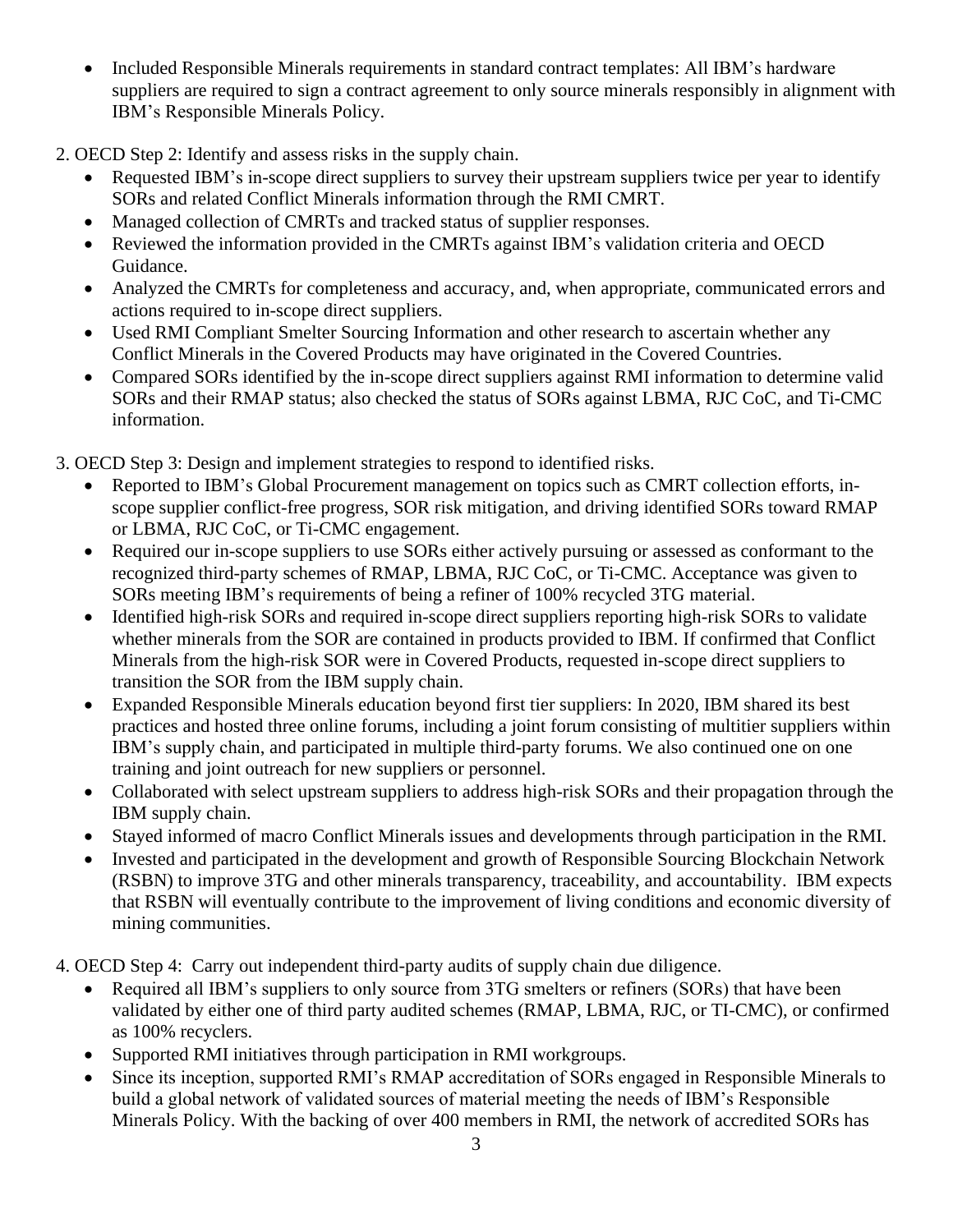grown considerably allowing for downstream companies to utilize greater percentages of third-party verified 3TG.

- Single point of contact for select SORs, without accredited designation, acting directly or indirectly in conjunction with RMI's smelter engagement teams, to encourage their participation in RMAP or other recognized third-party validation schemes.
- Participated in teleconferences with China SORs to discuss matters regarding RMAP, such as understanding the dynamics of the SORs and downstream users of 3TG, SOR participation in the program, and retention of SORs in the program.

5. OECD Step 5: Report annually on supply chain due diligence.

- Pursuant to the Rule, annually file Form SD and IBM's Conflict Minerals Report.
- Published the 2019 Conflict Minerals Report on IBM's Responsible Minerals website https://www.ibm.com/procurement/responsibleminerals.
- Included Conflict Minerals progress in IBM's annual Corporate Responsibility Report.
- Retained records related to Conflict Minerals in conformance with IBM's records retention policy.

# **Reporting Period Determination and Findings**

Based on the information obtained through the due diligence process described herein, IBM believes that the SORs that may be used to process the Conflict Minerals contained in the Covered Products are listed in Appendix A. The list identifies SORs present at year end 2020. Further, as listed in Appendix B, IBM has reasonably determined the potential countries of origin of the Conflict Minerals in the Covered Products.

The following table illustrates the percentage of 2020 SORs in the IBM supply chain that, as of December 31, 2020, are conformant with or active in one or more of the third-party validation schemes or are processing 100% recycled scrap.

| <b>Conflict Minerals</b> | <b>Number of SORs</b> | % of SORs that are<br><b>Conformant, Active, or</b><br><b>Recycled Scrap</b> |  |
|--------------------------|-----------------------|------------------------------------------------------------------------------|--|
| Tantalum                 | 37                    | 100%                                                                         |  |
| Tin                      | 53                    | 100%                                                                         |  |
| <b>Tungsten</b>          | 47                    | 100%                                                                         |  |
| Gold                     | 113                   | 100%                                                                         |  |
| Total                    | 250                   | 100%                                                                         |  |

IBM's progress in this area since 2013 is illustrated below and reflects that, in 2020, all SORs reported in the IBM supply chain are pursuing or are accredited as conformant to a recognized third-party validation scheme (or operating as refiners of recycled 3TG).

Note that for 2013 and 2014, IBM considered conflict-free SORs to be only those conformant with RMAP. From 2015 onward, SORs that were active in a recognized third-party validation scheme (RMAP, LBMA, RJC, and TI-CMC) were added to the conformant category. In 2019 and beyond, the conformant category further includes SORs determined to source 3TG from outside Covered Countries or solely from recycled or scrap sources.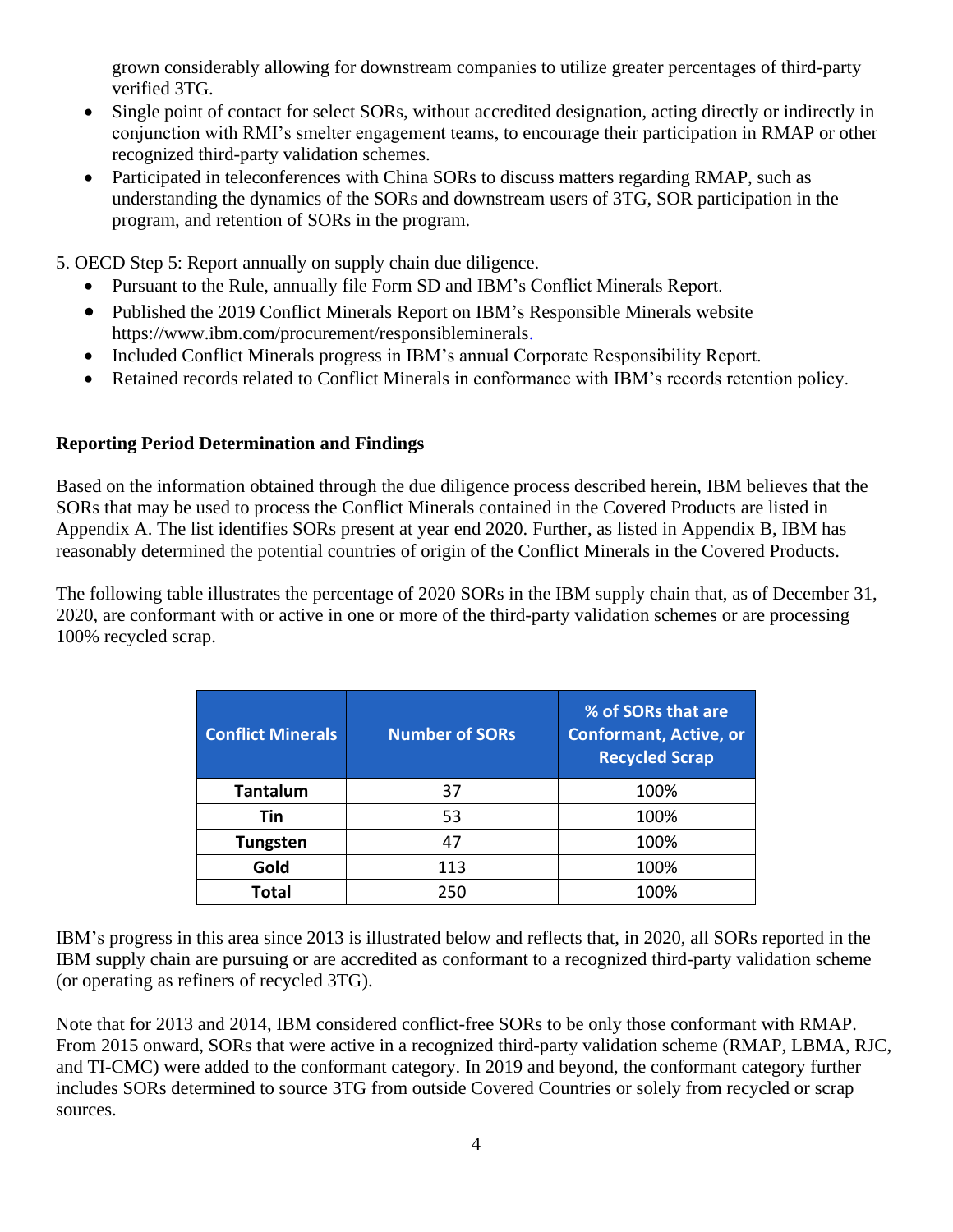

### **IBM Requirement for Suppliers to be Conflict Free**

During 2020, IBM continued its initiative to have all in-scope direct suppliers achieve a conformant supply chain as defined by its Responsible Minerals Policy. In-scope direct suppliers with CMRTs containing SORs that are not progressing toward, or have not already received conflict-free accreditation, are required to transition those SORs from products provided to IBM. The IBM Responsible Minerals team and the Global Procurement organization work with those suppliers to help them achieve this goal. Their progress is tracked and reported to IBM executives monthly along with IBM's progress toward attaining 100% conformant status. IBM has received CMRTs from 100% of our in-scope suppliers, containing over 99% reporting of the extended supply chain.

### **IBM's Next Steps to Mitigate Conflict Minerals Risk**

IBM expects to take the following steps to enhance its due diligence measures and to continue mitigating the risk that the Conflict Minerals contained in the Covered Products finance or benefit armed groups in the Covered Countries:

- By participating in the RMI, contribute to the continued development of collaborative tools and resources for companies to assess their supply chains and avoid inclusion of Conflict Minerals in the extended supply chain.
- Remain aware of developments in Conflict Minerals due diligence processes by participation in the RMI and apply that knowledge to IBM's Conflict Minerals risk assessment and mitigation actions.
- As an ardent supporter of Environmental stewardship, IBM continues to grow usage of 3TG 100% recyclers.
- Work with RMI members and IBM in-scope direct suppliers to contact SORs to better understand their sourcing circumstances and gain their commitment to remain engaged with an RMAP assessment or another recognized validation scheme.
- Seek resolution for any future identified SORs in IBM's supply chain that are not currently on the RMI's list of recognized SORs and drive additional identified SORs in IBM's supply chain into the RMAP.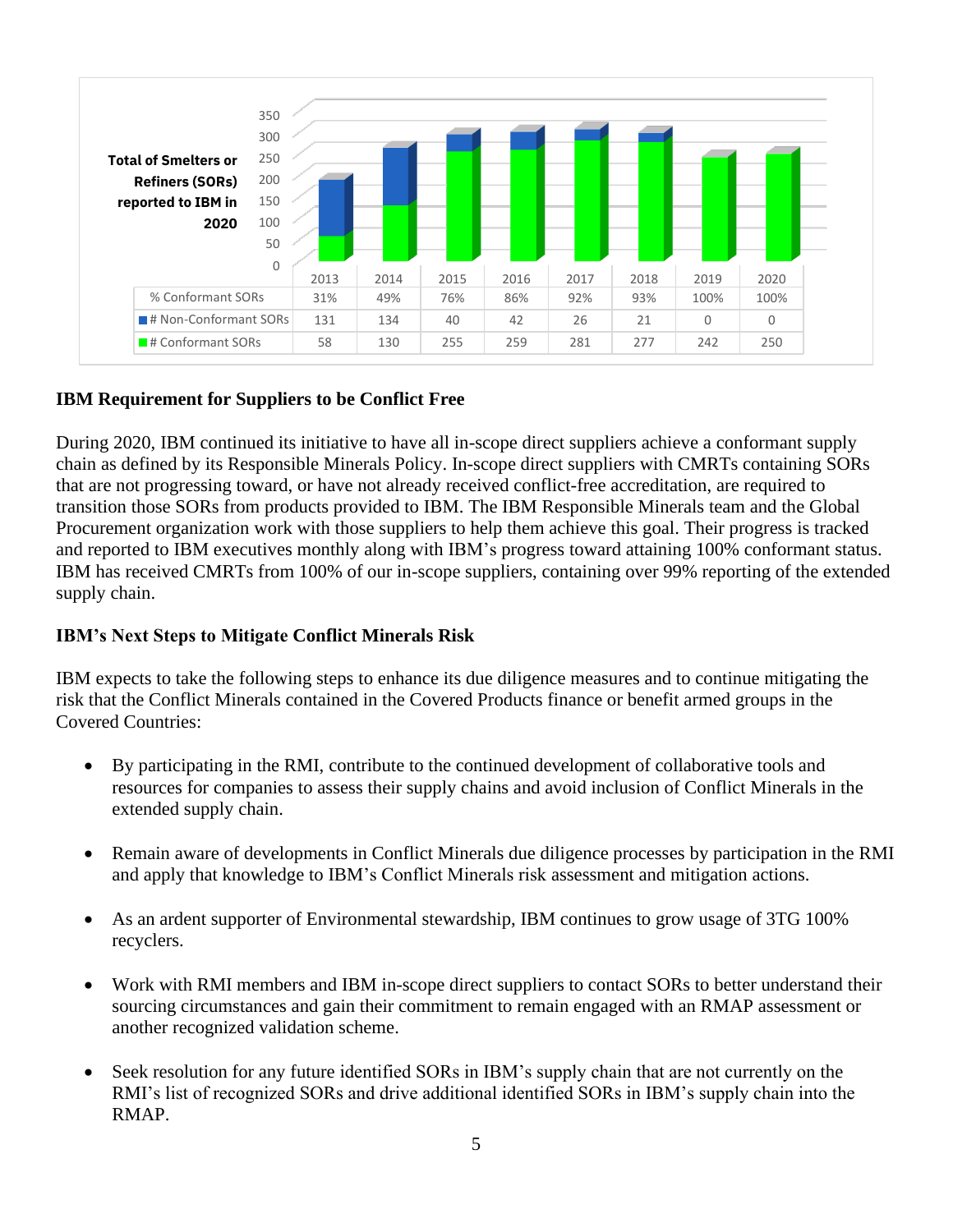- Improve in-scope direct suppliers' CMRT upstream supplier completeness; provide collaboration from IBM and other upstream suppliers to attain 100% upstream coverage.
- Drive in-scope direct suppliers to provide product-specific CMRTs instead of company-level CMRTs, as company-level CMRTs may include SORs not used in the supply chain for Covered Products; use of product-specific CMRTs by in-scope direct suppliers will enable IBM to have a more precise list of SORs used in the Covered Products.
- Continue to influence upstream sourcing practices to require the usage of -third party compliant SORs, including the use of conflict-free contract clauses.
- Engage IBM Systems Development and Procurement on future products to ascertain conformant status of SORs to be used by the proposed in-scope direct suppliers. Eliminate use of any nonconformant SORs prior to introduction of the product to the marketplace.
- Utilize RSBN to improve the end-to-end supply chain in support of IBM's Responsible Minerals Policy.

### **IBM's Support of the RMI**

As outlined in the OECD Guidance, the internationally recognized standard on which IBM's due diligence is based, IBM supports an industry initiative that audits the due diligence activities of SORs. That industry initiative is the RMI's RMAP. The potential countries of origin found in Appendix B, and upon which IBM relied for certain statements in this Report, was obtained through RMI and other accreditation source data. IBM is an active contributor to the RMI through our participation in various working groups. IBM's member ID is MIBM.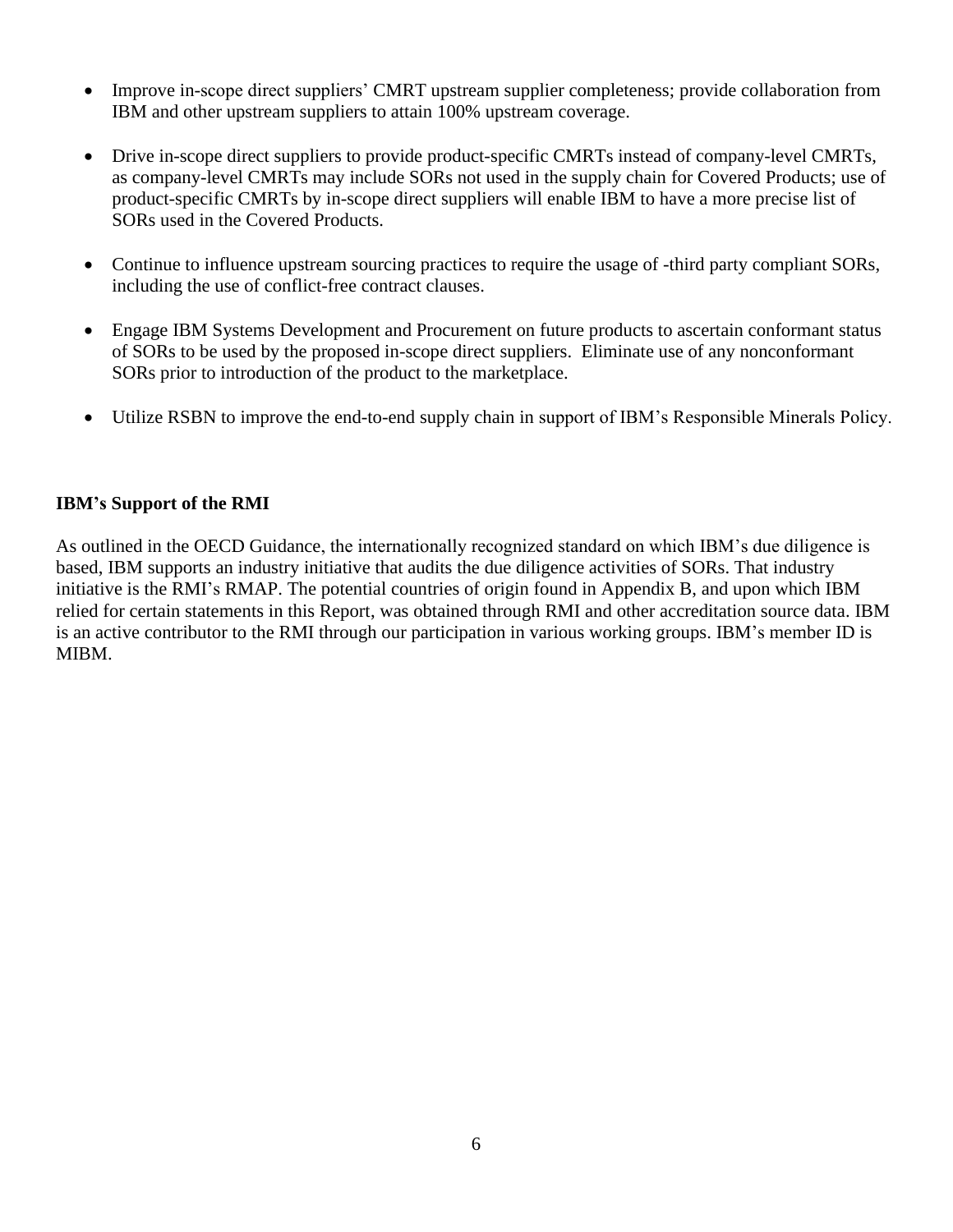#### **Appendix A**  Smelters or Refiners (SORs) that may be used to process the Conflict Minerals contained in the Covered **Products.**

SOR Status (as of January 29, 2021):

"Conformant" indicates the SOR has successfully completed an assessment and is listed by the RMAP, LBMA Good Delivery List, RJC Chain-of-Custody, or Ti-CMC web sites.

"Active" indicates that the SOR is in process for assessment by one or more of the recognized third-party validation schemes. "Recycled Scrap" indicates that the SOR has demonstrated conformance to criteria for a facility processing only recycled or scrap materials and is currently not participating in one of the noted validation schemes.

| <b>Metal</b> | <b>Name of SOR</b>                                | <b>SOR Status (Jan 29, 2021)</b> |  |
|--------------|---------------------------------------------------|----------------------------------|--|
| Tantalum     | Asaka Riken Co., Ltd.                             | Conformant (RMAP)                |  |
| Tantalum     | Changsha South Tantalum Niobium Co., Ltd.         | Conformant (RMAP)                |  |
| Tantalum     | D Block Metals, LLC                               | Conformant (RMAP)                |  |
| Tantalum     | Exotech Inc.                                      | Conformant (RMAP)                |  |
| Tantalum     | F&X Electro-Materials Ltd.                        | Conformant (RMAP)                |  |
| Tantalum     | FIR Metals & Resource Ltd.                        | Conformant (RMAP)                |  |
| Tantalum     | <b>Global Advanced Metals Aizu</b>                | Conformant (RMAP)                |  |
| Tantalum     | <b>Global Advanced Metals Boyertown</b>           | Conformant (RMAP)                |  |
| Tantalum     | H.C. Starck Hermsdorf GmbH                        | Conformant (RMAP)                |  |
| Tantalum     | H.C. Starck Inc.                                  | Conformant (RMAP)                |  |
| Tantalum     | Hengyang King Xing Lifeng New Materials Co., Ltd. | Conformant (RMAP)                |  |
| Tantalum     | Jiangxi Dinghai Tantalum & Niobium Co., Ltd.      | Conformant (RMAP)                |  |
| Tantalum     | Jiangxi Tuohong New Raw Material                  | Conformant (RMAP)                |  |
| Tantalum     | JiuJiang JinXin Nonferrous Metals Co., Ltd.       | Conformant (RMAP)                |  |
| Tantalum     | Jiujiang Tanbre Co., Ltd.                         | Conformant (RMAP)                |  |
| Tantalum     | Jiujiang Zhongao Tantalum & Niobium Co., Ltd.     | Conformant (RMAP)                |  |
| Tantalum     | <b>KEMET de Mexico</b>                            | Conformant (RMAP)                |  |
| Tantalum     | LSM Brasil S.A.                                   | Conformant (RMAP)                |  |
| Tantalum     | <b>Meta Materials</b>                             | Conformant (RMAP)                |  |
| Tantalum     | Metallurgical Products India Pvt., Ltd.           | Conformant (RMAP)                |  |
| Tantalum     | Mineracao Taboca S.A.                             | Conformant (RMAP)                |  |
| Tantalum     | Mitsui Mining and Smelting Co., Ltd.              | Conformant (RMAP)                |  |
| Tantalum     | Ningxia Orient Tantalum Industry Co., Ltd.        | Conformant (RMAP)                |  |
| Tantalum     | <b>NPM Silmet AS</b>                              | Conformant (RMAP)                |  |
| Tantalum     | QuantumClean                                      | Conformant (RMAP)                |  |
| Tantalum     | Resind Industria e Comercio Ltda.                 | Conformant (RMAP)                |  |
| Tantalum     | Solikamsk Magnesium Works OAO                     | Conformant (RMAP)                |  |
| Tantalum     | Taki Chemical Co., Ltd.                           | Conformant (RMAP)                |  |
| Tantalum     | TANIOBIS Co., Ltd.                                | Conformant (RMAP)                |  |
| Tantalum     | <b>TANIOBIS GmbH</b>                              | Conformant (RMAP)                |  |
| Tantalum     | TANIOBIS Japan Co., Ltd.                          | Conformant (RMAP)                |  |
| Tantalum     | TANIOBIS Smelting GmbH & Co. KG                   | Conformant (RMAP)                |  |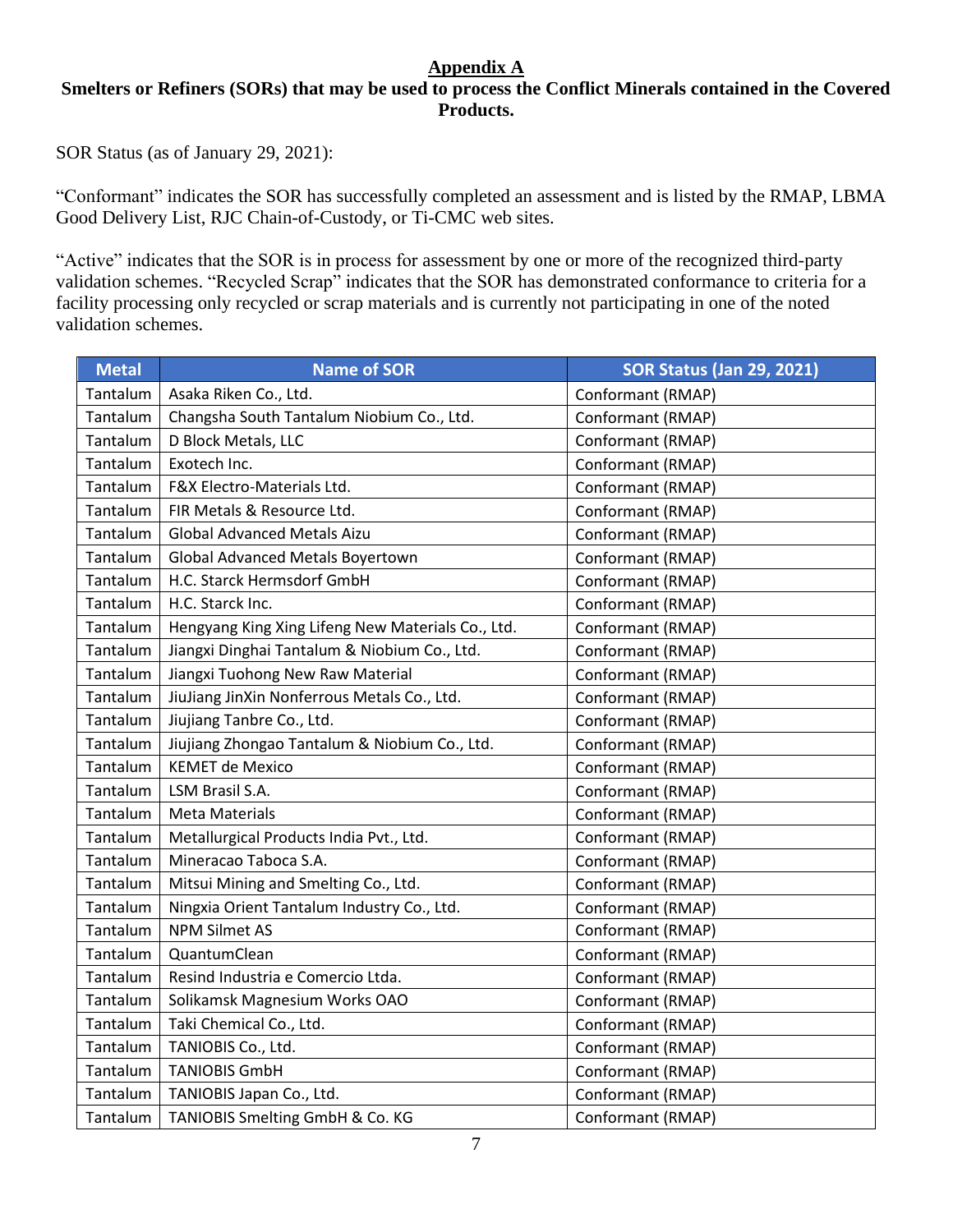| Tantalum | <b>Telex Metals</b>                                 | Conformant (RMAP)    |  |
|----------|-----------------------------------------------------|----------------------|--|
| Tantalum | Ulba Metallurgical Plant JSC                        | Conformant (RMAP)    |  |
| Tantalum | XIMEI RESOURCES (GUANGDONG) LIMITED                 | Conformant (RMAP)    |  |
| Tantalum | XinXing HaoRong Electronic Material Co., Ltd.       | Conformant (RMAP)    |  |
| Tantalum | Yanling Jincheng Tantalum & Niobium Co., Ltd.       | Conformant (RMAP)    |  |
| Tin      | Alpha                                               | Conformant (RMAP)    |  |
| Tin      | Chenzhou Yunxiang Mining and Metallurgy Co., Ltd.   | Conformant (RMAP)    |  |
| Tin      | Chifeng Dajingzi Tin Industry Co., Ltd.             | Conformant (RMAP)    |  |
| Tin      | China Tin Group Co., Ltd.                           | Conformant (RMAP)    |  |
| Tin      | Dongguan CiEXPO Environmental Engineering Co., Ltd. | Recycled Scrap (IBM) |  |
| Tin      | Dowa                                                | Conformant (RMAP)    |  |
| Tin      | <b>EM Vinto</b>                                     | Conformant (RMAP)    |  |
| Tin      | Estanho de Rondonia S.A.                            | Active               |  |
| Tin      | <b>Fenix Metals</b>                                 | Conformant (RMAP)    |  |
| Tin      | Gejiu Kai Meng Industry and Trade LLC               | Conformant (RMAP)    |  |
| Tin      | Gejiu Non-Ferrous Metal Processing Co., Ltd.        | Conformant (RMAP)    |  |
| Tin      | Gejiu Yunxin Nonferrous Electrolysis Co., Ltd.      | Conformant (RMAP)    |  |
| Tin      | Gejiu Zili Mining And Metallurgy Co., Ltd.          | Conformant (RMAP)    |  |
| Tin      | Guangdong Hanhe Non-Ferrous Metal Co., Ltd.         | Conformant (RMAP)    |  |
| Tin      | HuiChang Hill Tin Industry Co., Ltd.                | Conformant (RMAP)    |  |
| Tin      | Jiangxi New Nanshan Technology Ltd.                 | Conformant (RMAP)    |  |
| Tin      | Luna Smelter, Ltd.                                  | Conformant (RMAP)    |  |
| Tin      | Ma'anshan Weitai Tin Co., Ltd.                      | Conformant (RMAP)    |  |
| Tin      | Magnu's Minerais Metais e Ligas Ltda.               | Conformant (RMAP)    |  |
| Tin      | Malaysia Smelting Corporation (MSC)                 | Conformant (RMAP)    |  |
| Tin      | Melt Metais e Ligas S.A.                            | Conformant (RMAP)    |  |
| Tin      | Metallic Resources, Inc.                            | Conformant (RMAP)    |  |
| Tin      | Metallo Belgium N.V.                                | Conformant (RMAP)    |  |
| Tin      | Metallo Spain S.L.U.                                | Conformant (RMAP)    |  |
| Tin      | Mineracao Taboca S.A.                               | Conformant (RMAP)    |  |
| Tin      | Minsur                                              | Conformant (RMAP)    |  |
| Tin      | Mitsubishi Materials Corporation                    | Conformant (RMAP)    |  |
| Tin      | Modeltech Sdn Bhd                                   | Recycled Scrap (IBM) |  |
| Tin      | O.M. Manufacturing (Thailand) Co., Ltd.             | Conformant (RMAP)    |  |
| Tin      | O.M. Manufacturing Philippines, Inc.                | Conformant (RMAP)    |  |
| Tin      | Operaciones Metalurgicas S.A.                       | Conformant (RMAP)    |  |
| Tin      | PT Artha Cipta Langgeng                             | Conformant (RMAP)    |  |
| Tin      | PT ATD Makmur Mandiri Jaya                          | Conformant (RMAP)    |  |
| Tin      | PT Babel Surya Alam Lestari                         | Conformant (RMAP)    |  |
| Tin      | PT Bangka Serumpun                                  | Conformant (RMAP)    |  |
| Tin      | PT Menara Cipta Mulia                               | Conformant (RMAP)    |  |
| Tin      | PT Mitra Stania Prima                               | Conformant (RMAP)    |  |
| Tin      | PT Prima Timah Utama                                | Conformant (RMAP)    |  |
| Tin      | PT Rajawali Rimba Perkasa                           | Conformant (RMAP)    |  |
| Tin      | PT Rajehan Ariq                                     | Conformant (RMAP)    |  |
| Tin      | PT Refined Bangka Tin                               | Conformant (RMAP)    |  |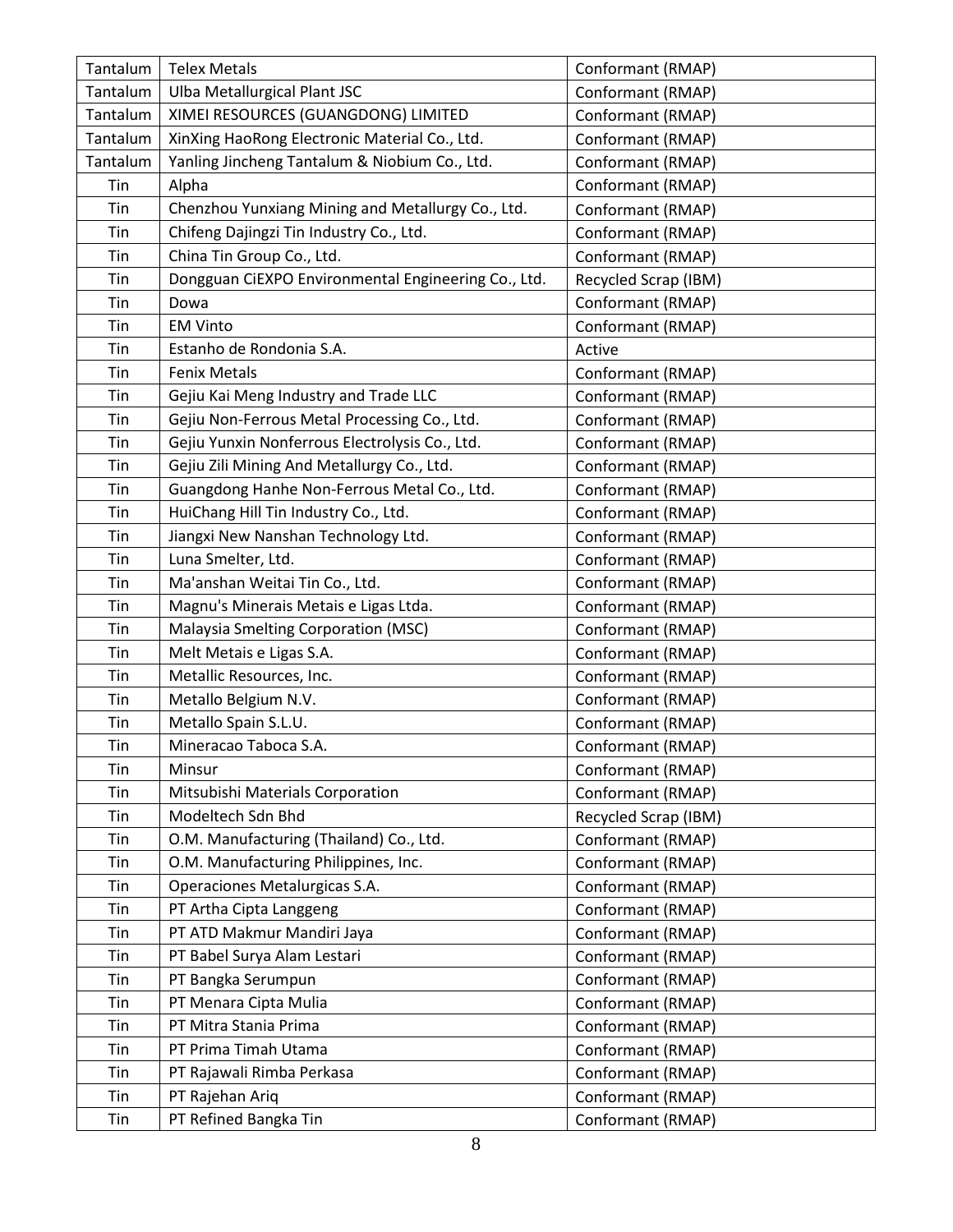| Tin      | PT Timah Tbk Kundur                                   | Conformant (RMAP)         |  |
|----------|-------------------------------------------------------|---------------------------|--|
| Tin      | PT Timah Tbk Mentok                                   | Conformant (RMAP)         |  |
| Tin      | Resind Industria e Comercio Ltda.                     | Conformant (RMAP)         |  |
| Tin      | Rui Da Hung                                           | Conformant (RMAP)         |  |
| Tin      | Soft Metais Ltda.                                     | Conformant (RMAP)         |  |
| Tin      | Thai Nguyen Mining and Metallurgy Co., Ltd.           | Conformant (RMAP)         |  |
| Tin      | Thaisarco                                             | Conformant (RMAP)         |  |
| Tin      | Tin Technology & Refining                             | Conformant (RMAP)         |  |
| Tin      | White Solder Metalurgia e Mineracao Ltda.             | Conformant (RMAP)         |  |
| Tin      | Yunnan Chengfeng Non-ferrous Metals Co., Ltd.         | Conformant (RMAP)         |  |
| Tin      | Yunnan Tin Company Limited                            | Conformant (RMAP)         |  |
| Tin      | Yunnan Yunfan Non-ferrous Metals Co., Ltd.            | Conformant (RMAP)         |  |
| Tungsten | A.L.M.T. Corp.                                        | Conformant (RMAP, TI-CMC) |  |
| Tungsten | <b>ACL Metais Eireli</b>                              | Conformant (RMAP)         |  |
| Tungsten | Albasteel Industria e Comercio de Ligas Para Fundicao |                           |  |
|          | Ltd.                                                  | Active                    |  |
| Tungsten | Asia Tungsten Products Vietnam Ltd.                   | Conformant (RMAP)         |  |
| Tungsten | Chenzhou Diamond Tungsten Products Co., Ltd.          | Conformant (RMAP, TI-CMC) |  |
| Tungsten | China Molybdenum Tungsten Co., Ltd.                   | Active                    |  |
| Tungsten | Chongyi Zhangyuan Tungsten Co., Ltd.                  | Conformant (RMAP, TI-CMC) |  |
| Tungsten | Fujian Ganmin RareMetal Co., Ltd.                     | Conformant (RMAP)         |  |
| Tungsten | Fujian Jinxin Tungsten Co., Ltd.                      | Conformant (RMAP)         |  |
| Tungsten | Ganzhou Haichuang Tungsten Co., Ltd.                  | Conformant (RMAP)         |  |
| Tungsten | Ganzhou Huaxing Tungsten Products Co., Ltd.           | Conformant (RMAP, TI-CMC) |  |
| Tungsten | Ganzhou Jiangwu Ferrotungsten Co., Ltd.               | Conformant (RMAP)         |  |
| Tungsten | Ganzhou Seadragon W & Mo Co., Ltd.                    | Conformant (RMAP, TI-CMC) |  |
| Tungsten | Global Tungsten & Powders Corp.                       | Conformant (RMAP, TI-CMC) |  |
| Tungsten | Guangdong Xianglu Tungsten Co., Ltd.                  | Conformant (RMAP, TI-CMC) |  |
| Tungsten | H.C. Starck Tungsten GmbH                             | Conformant (RMAP, TI-CMC) |  |
| Tungsten | Hunan Chenzhou Mining Co., Ltd.                       | Conformant (RMAP)         |  |
| Tungsten | Hunan Chuangda Vanadium Tungsten Co., Ltd. Wuji       | Conformant (RMAP, TI-CMC) |  |
| Tungsten | Hunan Chunchang Nonferrous Metals Co., Ltd.           | Conformant (RMAP, TI-CMC) |  |
| Tungsten | Hunan Litian Tungsten Industry Co., Ltd.              | Conformant (RMAP, TI-CMC) |  |
| Tungsten | Hydrometallurg, JSC                                   | Conformant (RMAP, TI-CMC) |  |
| Tungsten | Japan New Metals Co., Ltd.                            | Conformant (RMAP, TI-CMC) |  |
| Tungsten | Jiangwu H.C. Starck Tungsten Products Co., Ltd.       | Conformant (RMAP, TI-CMC) |  |
| Tungsten | Jiangxi Gan Bei Tungsten Co., Ltd.                    | Conformant (RMAP, TI-CMC) |  |
| Tungsten | Jiangxi Tonggu Non-ferrous Metallurgical & Chemical   |                           |  |
|          | Co., Ltd.                                             | Conformant (RMAP, TI-CMC) |  |
| Tungsten | Jiangxi Xinsheng Tungsten Industry Co., Ltd.          | Conformant (RMAP, TI-CMC) |  |
| Tungsten | Jiangxi Yaosheng Tungsten Co., Ltd.                   | Conformant (RMAP, TI-CMC) |  |
| Tungsten | Jingmen Dewei GEM Tungsten Resources Recycling Co.    | Recycled Scrap (IBM)      |  |
| Tungsten | JSC "Kirovgrad Hard Alloys Plant"                     | Active                    |  |
| Tungsten | Kennametal Fallon                                     | Conformant (RMAP, TI-CMC) |  |
| Tungsten | Kennametal Huntsville                                 | Conformant (RMAP, TI-CMC) |  |
| Tungsten | KGETS Co., Ltd.                                       | Conformant (RMAP)         |  |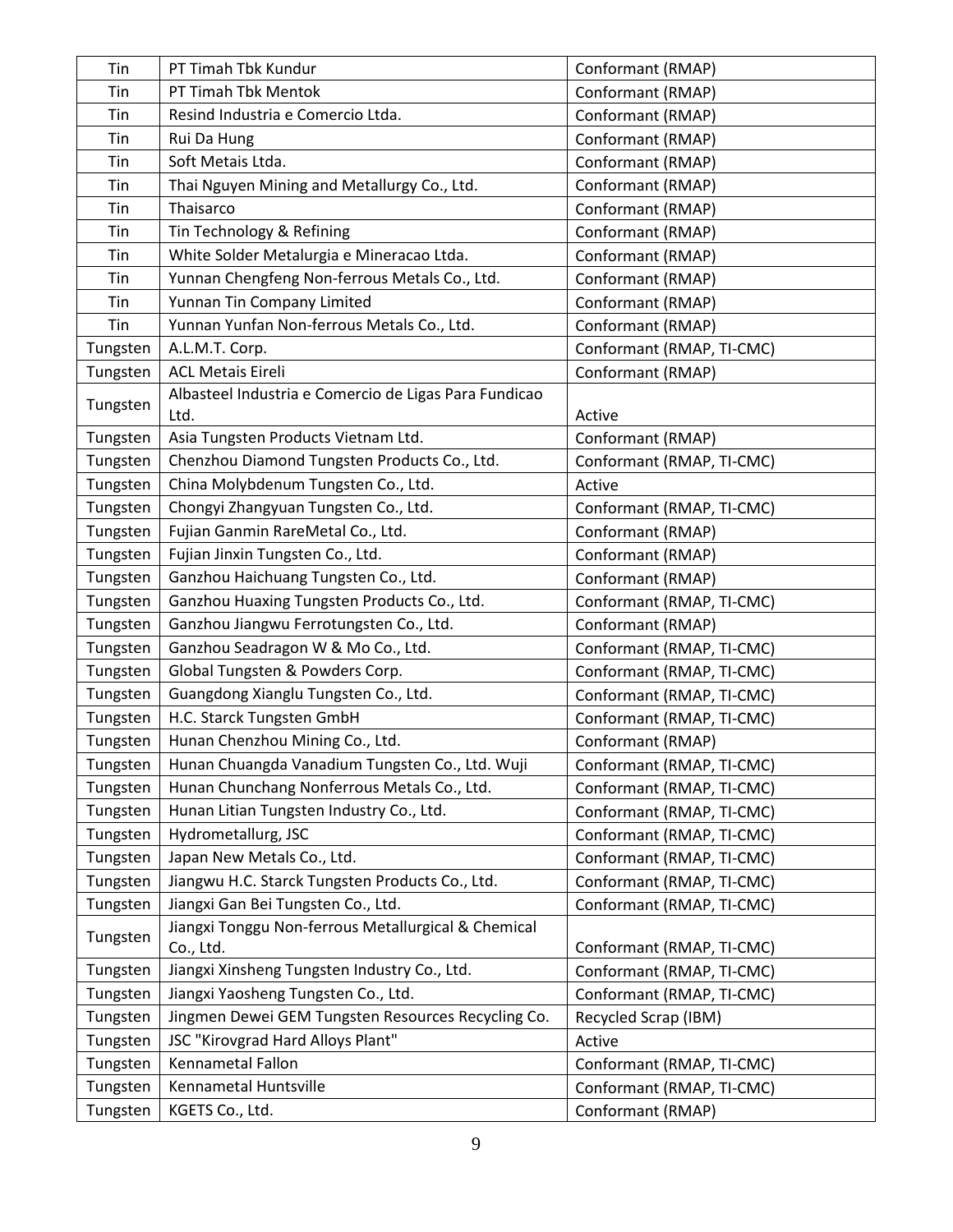| Tungsten | Lianyou Metals Co., Ltd.                          | Conformant (RMAP)         |  |
|----------|---------------------------------------------------|---------------------------|--|
| Tungsten | Malipo Haiyu Tungsten Co., Ltd.                   | Conformant (RMAP, TI-CMC) |  |
| Tungsten | Masan High-Tech Materials                         | Conformant (RMAP)         |  |
| Tungsten | Moliren Ltd.                                      | Conformant (RMAP, TI-CMC) |  |
| Tungsten | Niagara Refining LLC                              | Conformant (RMAP, TI-CMC) |  |
| Tungsten | NPP Tyazhmetprom LLC                              | Active                    |  |
| Tungsten | Philippine Chuangxin Industrial Co., Inc.         | Conformant (RMAP)         |  |
| Tungsten | TANIOBIS Smelting GmbH & Co. KG                   | Conformant (RMAP, TI-CMC) |  |
| Tungsten | Tejing (Vietnam) Tungsten Co., Ltd.               | Conformant (RMAP)         |  |
| Tungsten | Unecha Refractory metals plant                    | Conformant (RMAP)         |  |
| Tungsten | Wolfram Bergbau und Hutten AG                     | Conformant (RMAP, TI-CMC) |  |
| Tungsten | Woltech Korea Co., Ltd.                           | Conformant (RMAP, TI-CMC) |  |
| Tungsten | Xiamen Tungsten (H.C.) Co., Ltd.                  | Conformant (RMAP, TI-CMC) |  |
| Tungsten | Xiamen Tungsten Co., Ltd.                         | Conformant (RMAP, TI-CMC) |  |
| Tungsten | Xinfeng Huarui Tungsten & Molybdenum New Material |                           |  |
|          | Co., Ltd.                                         | Conformant (RMAP, TI-CMC) |  |
| Gold     | 8853 S.p.A.                                       | Conformant (RJC)          |  |
| Gold     | <b>Advanced Chemical Company</b>                  | Conformant (RMAP)         |  |
| Gold     | Aida Chemical Industries Co., Ltd.                | Conformant (RMAP)         |  |
| Gold     | Al Etihad Gold Refinery DMCC                      | Conformant (RMAP)         |  |
| Gold     | Allgemeine Gold-und Silberscheideanstalt A.G.     | Conformant (LBMA, RJC)    |  |
| Gold     | Almalyk Mining and Metallurgical Complex (AMMC)   | Conformant (LBMA)         |  |
| Gold     | AngloGold Ashanti Corrego do Sitio Mineracao      | Conformant (LBMA)         |  |
| Gold     | Argor-Heraeus S.A.                                | Conformant (LBMA, RJC)    |  |
| Gold     | Asahi Pretec Corp.                                | Conformant (LBMA)         |  |
| Gold     | Asahi Refining Canada Ltd.                        | Conformant (LBMA)         |  |
| Gold     | Asahi Refining USA Inc.                           | Conformant (LBMA)         |  |
| Gold     | Asaka Riken Co., Ltd.                             | Conformant (RMAP)         |  |
| Gold     | <b>AU Traders and Refiners</b>                    | Conformant (RJC)          |  |
| Gold     | <b>Aurubis AG</b>                                 | Conformant (LBMA)         |  |
| Gold     | <b>Bangalore Refinery</b>                         | Conformant (RMAP)         |  |
| Gold     | Bangko Sentral ng Pilipinas (Central Bank of the  |                           |  |
|          | Philippines)                                      | Conformant (LBMA)         |  |
| Gold     | <b>Boliden AB</b>                                 | Conformant (LBMA)         |  |
| Gold     | C. Hafner GmbH + Co. KG                           | Conformant (LBMA, RJC)    |  |
| Gold     | C.I Metales Procesados Industriales SAS           | Active                    |  |
| Gold     | CCR Refinery - Glencore Canada Corporation        | Conformant (LBMA)         |  |
| Gold     | Cendres + Metaux S.A.                             | Conformant (RJC)          |  |
| Gold     | Chimet S.p.A.                                     | Conformant (LBMA)         |  |
| Gold     | Chugai Mining                                     | Conformant (RMAP)         |  |
| Gold     | Daye Non-Ferrous Metals Mining Ltd.               | Conformant (LBMA)         |  |
| Gold     | DODUCO Contacts and Refining GmbH                 | Conformant (RMAP)         |  |
| Gold     | Dowa                                              | Conformant (RMAP)         |  |
| Gold     | DSC (Do Sung Corporation)                         | Conformant (RMAP)         |  |
| Gold     | Eco-System Recycling Co., Ltd. East Plant         | Conformant (RMAP)         |  |
| Gold     | Eco-System Recycling Co., Ltd. North Plant        | Conformant (RMAP)         |  |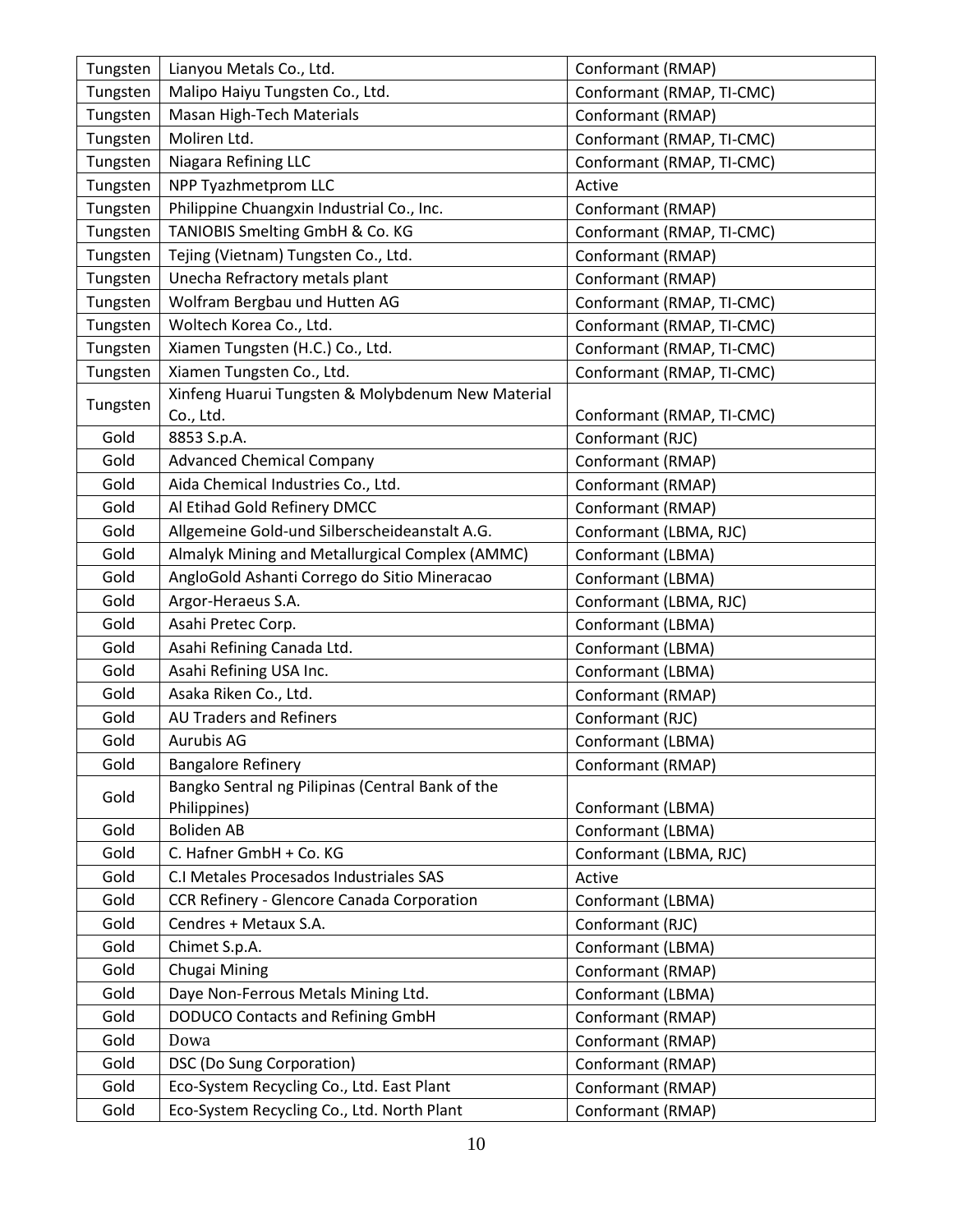| Gold | Eco-System Recycling Co., Ltd. West Plant             | Conformant (RMAP)      |  |
|------|-------------------------------------------------------|------------------------|--|
| Gold | <b>Emirates Gold DMCC</b>                             | Conformant (RMAP)      |  |
| Gold | <b>Geib Refining Corporation</b>                      | Conformant (RMAP)      |  |
| Gold | Gold Refinery of Zijin Mining Group Co., Ltd.         | Conformant (LBMA)      |  |
| Gold | Great Wall Precious Metals Co., Ltd. of CBPM          | Conformant (LBMA)      |  |
| Gold | Heimerle + Meule GmbH                                 | Conformant (LBMA)      |  |
| Gold | Heraeus Germany GmbH Co. KG                           | Active                 |  |
| Gold | Heraeus Metals Hong Kong Ltd.                         | Conformant (LBMA, RJC) |  |
| Gold | Inner Mongolia Qiankun Gold and Silver Refinery Share |                        |  |
|      | Co., Ltd.                                             | Conformant (LBMA)      |  |
| Gold | Ishifuku Metal Industry Co., Ltd.                     | Conformant (LBMA)      |  |
| Gold | <b>Istanbul Gold Refinery</b>                         | Conformant (LBMA)      |  |
| Gold | Italpreziosi                                          | Conformant (LBMA, RJC) |  |
| Gold | Japan Mint                                            | Conformant (LBMA)      |  |
| Gold | Jiangxi Copper Co., Ltd.                              | Conformant (LBMA)      |  |
| Gold | JSC Novosibirsk Refinery                              | Conformant (LBMA)      |  |
| Gold | <b>JSC Uralelectromed</b>                             | Conformant (LBMA)      |  |
| Gold | JX Nippon Mining & Metals Co., Ltd.                   | Conformant (LBMA)      |  |
| Gold | Kazzinc                                               | Conformant (LBMA)      |  |
| Gold | Kennecott Utah Copper LLC                             | Conformant (LBMA)      |  |
| Gold | KGHM Polska Miedz Spolka Akcyjna                      | Conformant (LBMA)      |  |
| Gold | Kojima Chemicals Co., Ltd.                            | Conformant (RMAP)      |  |
| Gold | Korea Zinc Co., Ltd.                                  | Conformant (RMAP)      |  |
| Gold | Kyrgyzaltyn JSC                                       | Conformant (LBMA)      |  |
| Gold | L'Orfebre S.A.                                        | Conformant (RMAP)      |  |
| Gold | LS-NIKKO Copper Inc.                                  | Conformant (LBMA)      |  |
| Gold | LT Metal Ltd.                                         | Conformant (RMAP)      |  |
| Gold | Marsam Metals                                         | Conformant (RMAP)      |  |
| Gold | Materion                                              | Conformant (RMAP)      |  |
| Gold | Matsuda Sangyo Co., Ltd.                              | Conformant (LBMA)      |  |
| Gold | Metalor Technologies (Hong Kong) Ltd.                 | Conformant (LBMA, RJC) |  |
| Gold | Metalor Technologies (Singapore) Pte., Ltd.           | Conformant (LBMA, RJC) |  |
| Gold | Metalor Technologies (Suzhou) Ltd.                    | Conformant (LBMA, RJC) |  |
| Gold | Metalor Technologies S.A.                             | Conformant (LBMA, RJC) |  |
| Gold | <b>Metalor USA Refining Corporation</b>               | Conformant (LBMA, RJC) |  |
| Gold | Metalurgica Met-Mex Penoles S.A. De C.V.              | Conformant (LBMA)      |  |
| Gold | Mitsubishi Materials Corporation                      | Conformant (LBMA)      |  |
| Gold | Mitsui Mining and Smelting Co., Ltd.                  | Conformant (LBMA)      |  |
| Gold | MMTC-PAMP India Pvt., Ltd.                            | Conformant (LBMA)      |  |
| Gold | Modeltech Sdn Bhd                                     | Recycled Scrap (IBM)   |  |
| Gold | Moscow Special Alloys Processing Plant                | Conformant (LBMA)      |  |
| Gold | Nadir Metal Rafineri San. Ve Tic. A.S.                | Conformant (LBMA)      |  |
| Gold | Navoi Mining and Metallurgical Combinat               | Conformant (LBMA)      |  |
| Gold | NH Recytech Company                                   | Recycled Scrap (IBM)   |  |
| Gold | Nihon Material Co., Ltd.                              | Conformant (LBMA)      |  |
|      |                                                       |                        |  |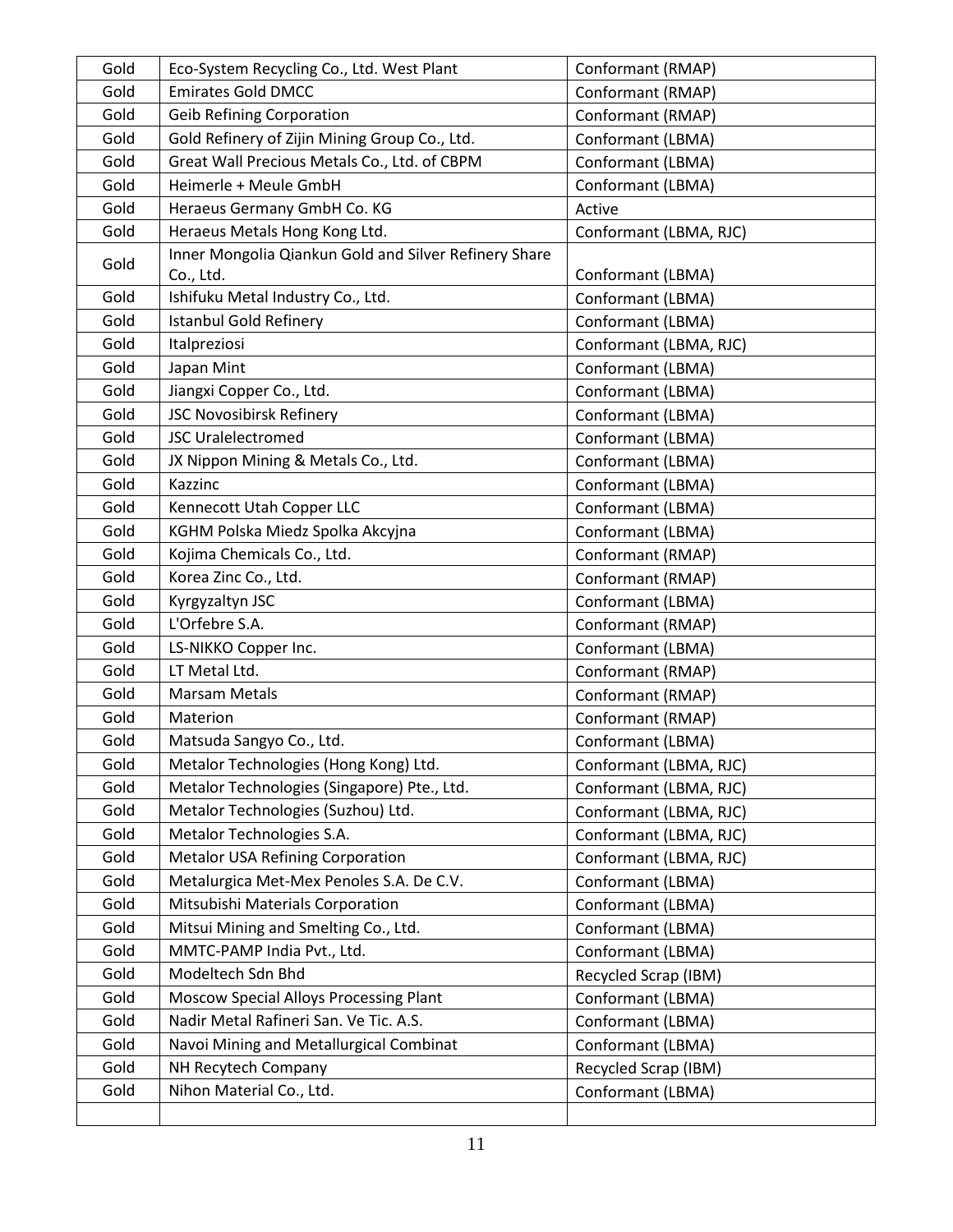| Gold | Ogussa Osterreichische Gold- und Silber-Scheideanstalt<br>GmbH<br>Conformant (RJC) |                        |  |
|------|------------------------------------------------------------------------------------|------------------------|--|
| Gold | Ohura Precious Metal Industry Co., Ltd.                                            | Conformant (RMAP)      |  |
|      | OJSC "The Gulidov Krasnoyarsk Non-Ferrous Metals                                   |                        |  |
| Gold | Plant" (OJSC Krastsvetmet)                                                         | Conformant (LBMA)      |  |
| Gold | PAMP S.A.                                                                          | Conformant (LBMA)      |  |
| Gold | Planta Recuperadora de Metales SpA                                                 | Conformant (RMAP)      |  |
| Gold | Prioksky Plant of Non-Ferrous Metals                                               | Conformant (LBMA)      |  |
| Gold | PT Aneka Tambang (Persero) Tbk                                                     | Conformant (LBMA)      |  |
| Gold | PX Precinox S.A.                                                                   | Conformant (LBMA)      |  |
| Gold | Rand Refinery (Pty) Ltd.                                                           | Conformant (LBMA)      |  |
| Gold | REMONDIS PMR B.V.                                                                  | Conformant (RMAP)      |  |
| Gold | Royal Canadian Mint                                                                | Conformant (LBMA)      |  |
| Gold | SAAMP                                                                              | Conformant (RJC)       |  |
| Gold | Safimet S.p.A                                                                      | Conformant (RJC)       |  |
| Gold | SAFINA A.S.                                                                        | Conformant (RMAP)      |  |
| Gold | <b>Samduck Precious Metals</b>                                                     | Conformant (RMAP)      |  |
| Gold | SAXONIA Edelmetalle GmbH                                                           | Conformant (RMAP)      |  |
| Gold | SEMPSA Joyeria Plateria S.A.                                                       | Conformant (LBMA, RJC) |  |
| Gold | Shandong Gold Smelting Co., Ltd.                                                   | Conformant (LBMA)      |  |
| Gold | Shandong Zhaojin Gold & Silver Refinery Co., Ltd.                                  | Conformant (LBMA)      |  |
| Gold | Sichuan Tianze Precious Metals Co., Ltd.                                           | Conformant (LBMA)      |  |
| Gold | Singway Technology Co., Ltd.                                                       | Conformant (RMAP)      |  |
| Gold | SOE Shyolkovsky Factory of Secondary Precious Metals                               | Conformant (LBMA)      |  |
| Gold | Solar Applied Materials Technology Corp.                                           | Conformant (LBMA)      |  |
| Gold | Sumitomo Metal Mining Co., Ltd.                                                    | Conformant (LBMA)      |  |
| Gold | SungEel HiMetal Co., Ltd.                                                          | Conformant (RMAP)      |  |
| Gold | T.C.A S.p.A                                                                        | Conformant (LBMA)      |  |
| Gold | Tanaka Kikinzoku Kogyo K.K.                                                        | Conformant (LBMA)      |  |
| Gold | Tokuriki Honten Co., Ltd.                                                          | Conformant (LBMA)      |  |
| Gold | TOO Tau-Ken-Altyn                                                                  | Conformant (LBMA)      |  |
| Gold | Torecom                                                                            | Conformant (RMAP)      |  |
| Gold | <b>TSK Pretech</b>                                                                 | Conformant (RMAP)      |  |
| Gold | <b>Umicore Precious Metals Thailand</b>                                            | Conformant (RJC)       |  |
| Gold | Umicore S.A. Business Unit Precious Metals Refining                                | Conformant (LBMA)      |  |
| Gold | United Precious Metal Refining, Inc.                                               | Conformant (RMAP)      |  |
| Gold | Valcambi S.A.                                                                      | Conformant (LBMA, RJC) |  |
| Gold | Western Australian Mint (T/a The Perth Mint)                                       | Conformant (LBMA)      |  |
| Gold | <b>WIELAND Edelmetalle GmbH</b>                                                    | Conformant (RJC)       |  |
| Gold | Yamakin Co., Ltd.                                                                  | Conformant (RMAP)      |  |
| Gold | Yokohama Metal Co., Ltd.                                                           | Conformant (RMAP)      |  |
| Gold | Zhongyuan Gold Smelter of Zhongjin Gold Corporation                                | Conformant (LBMA)      |  |